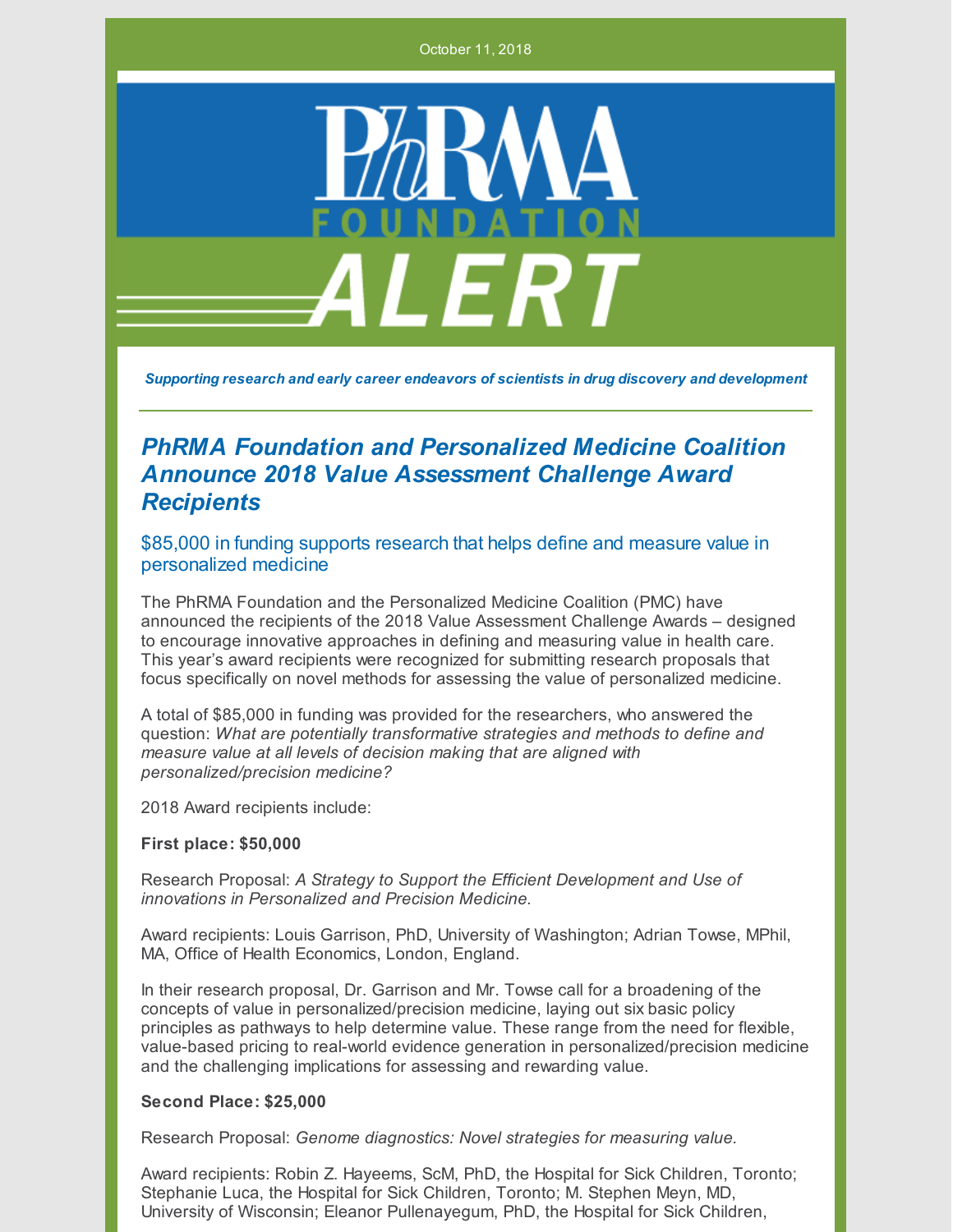Toronto; Wendy J. Ungar, PhD, the Hospital for Sick Children, Toronto

In their research proposal, Dr. Hayeems and colleagues discuss the substantial medical and economic benefits of genome wide sequencing (GWS) as a means to enhance personalized medicine across a broad range of therapeutic areas, noting that assessing the full value of these technologies requires a set of metrics that extend beyond laboratory-based performance parameters. The authors summarize their progress in developing a methodology for measuring the clinical and personal value of genome diagnostics, building on preliminary findings from the Hospital for Sick Children's Genome Clinic, a translational genomics research platform that routinely generates genomic data on children with a range of clinical phenotypes.

## **Third Place: \$10,000**

Research Proposal: *Discrete-Event Simulation -- An Alternative Patient-Level Modeling Approach for Value Assessment: A Cost-Effectiveness Study of Current Treatment Guidelines for Women with Postmenopausal Osteoporosis.*

Award recipient: Quang A. Le, PharmD, PhD, Western University of Health Sciences, College of Pharmacy.

In his research proposal, Dr. Le discussed discrete-event simulation (DES), an eventdriven, continuous time, patient-level modeling method for health economic evaluations that addresses some limitations of other common modeling techniques. Flexibility, the ability to reflect patient heterogeneity, increased precision, and better characterization of modeling uncertainty are advantages in the DES model. Dr. Le's proposal aims to describe and demonstrate an application of the DES model to evaluate the costeffectiveness of the current treatment guidelines for women with postmenopausal osteoporosis.

The Challenge Awards, first offered in 2017, are one component of the PhRMA Foundation's multi-faceted Value Assessment Initiative, which supports a variety of research and innovation projects to help the United States make a successful transition to a value-based health care system.

Concern over rising U.S. health care costs in recent years has increased interest in promoting high-quality care while avoiding low-value or inefficient care. In response, various efforts aimed at driving value in health care have emerged, but few have offered transformative solutions that reflect patient preferences and real-world clinical practice.

PMC, a 501(c)3 education and advocacy organization, has defined personalized medicine as an evolving field in which physicians use diagnostic tests to determine which medical treatments will work best for each patient. As such, personalized medicine presents unique opportunities to improve patient outcomes and make the health system more efficient by targeting treatments to only those patients who will benefit from them.

The Foundation's Value Assessment Initiative is aimed at encouraging more evidencebased research on how the true value of medical treatments can be accurately defined and quantified. To date, the Foundation has awarded more than \$1.4 million to support a variety of research projects on that topic.

Recipients of Challenge Awards will be acknowledged during PMC's 14th Annual Personalized Medicine Conference at Harvard Medical School on Thursday, November 15th. They will be asked to present their winning papers at a public forum, to be announced later, where they will be honored for their work.

Award recipients will also become part of the Value Assessment Research Network, which has been established to encourage collaboration and dissemination of findings that emerge from various projects the Foundation is supporting through its Value Assessment Initiative.

"Working with PMC, the PhRMA Foundation is delighted to recognize and reward the innovative approaches to value assessment demonstrated in these outstanding research proposals," said PhRMA Foundation President Eileen Cannon. "The work of these outstanding researchers will make a significant contribution to the effort to create truly